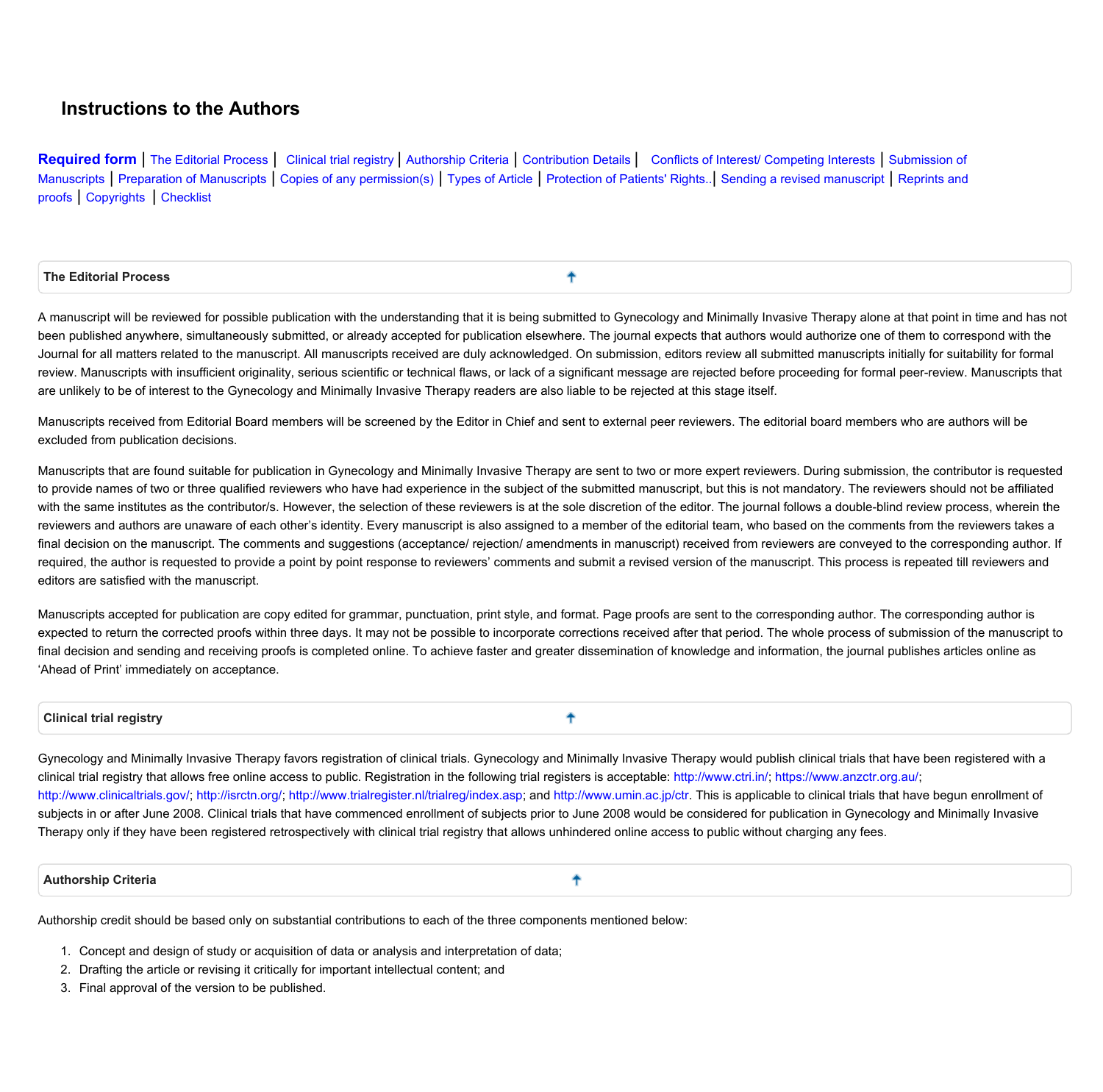Participation solely in the acquisition of funding or the collection of data does not justify authorship. General supervision of the research group is not sufficient for authorship. Each contributor should have participated sufficiently in the work to take public responsibility for appropriate portions of the content of the manuscript. The order of naming the contributors should be based on the relative contribution of the contributor towards the study and writing the manuscript. Once submitted the order cannot be changed without written consent of all the contributors. The journal prescribes a maximum number of authors for manuscripts depending upon the type of manuscript, its scope and number of institutions involved (vide infra). The **authors should provide a justification, if the number of authors exceeds these limits.**

个

#### <span id="page-1-0"></span> **Contribution Details**

Contributors should provide a description of contributions made by each of them towards the manuscript. Description should be divided in following categories, as applicable: concept, design, definition of intellectual content, literature search, clinical studies, experimental studies, data acquisition, data analysis, statistical analysis, manuscript preparation, manuscript editing and manuscript review. One or more author should take responsibility for the integrity of the work as a whole from inception to published article and should be designated as **'guarantor'.** 

<span id="page-1-1"></span>

| Conflicts of Interest/ Competing Interests |  |
|--------------------------------------------|--|
|--------------------------------------------|--|

All authors of must disclose any and all conflicts of interest they may have with publication of the manuscript or an institution or product that is mentioned in the manuscript and/or is important to the outcome of the study presented. Authors should also disclose conflict of interest with products that compete with those mentioned in their manuscript.

<span id="page-1-2"></span>

| Submission of Manuscripts |  |
|---------------------------|--|
|                           |  |

All manuscripts must be submitted on-line through the website [https://review.jow.medknow.com/gmit.](https://review.jow.medknow.com/gmit) First time users will have to register at this site. Registration is free but mandatory. Registered authors can keep track of their articles after logging into the site using their user name and password.

**The journal does not charge for submission and processing of the manuscripts.**

The submitted manuscripts that are not as per the "Instructions to Authors" would be returned to the authors for technical correction, before they undergo editorial/ peer-review. Generally, **the manuscript should be submitted in the form of two separate files:**

## **[1] Title Page/First Page File/Covering Letter:**

**This file should provide**

- 1. The type of manuscript (original article, case report, review article, Letter to the editor, Images, etc.) title of the manuscript, running title, names of all authors/ contributors (with their highest academic degrees, designation and affiliations) and name(s) of department(s) and/ or institution(s) to which the work should be credited, . All information which can reveal **your identity should be here. Use text/rtf/doc files. Do not zip the files.**
- 2. The total number of pages, total number of photographs and word counts separately for abstract and for the text (excluding the references, tables and abstract), word counts for **introduction + discussion in case of an original article;**
- **3. Source(s) of support in the form of grants, equipment, drugs, or all of these;**
- 4. Acknowledgement, if any. One or more statements should specify 1) contributions that need acknowledging but do not justify authorship, such as general support by a departmental chair; 2) acknowledgments of technical help; and 3) acknowledgments of financial and material support, which should specify the nature of the support. This should be included in **the title page of the manuscript and not in the main article file.**
- 5. If the manuscript was presented as part at a meeting, the organization, place, and exact date on which it was read. A full statement to the editor about all submissions and previous reports that might be regarded as redundant publication of the same or very similar work. Any such work should be referred to specifically, and referenced in the new paper. Copies of such material should be included with the submitted paper, to help the editor decide how to handle the matter.
- 6. Registration number in case of a clinical trial and where it is registered (name of the registry and its URL)
- 7. Conflicts of Interest of each author/contributor. A statement of financial or other relationships that might lead to a conflict of interest, if that information is not included in the **manuscript itself or in an authors' form**
- **8. Criteria for inclusion in the authors'/ contributors' list**
- 9. A statement that the manuscript has been read and approved by all the authors, that the requirements for authorship as stated earlier in this document have been met, and that each author believes that the manuscript represents honest work, if that information is not provided in another form (see below); and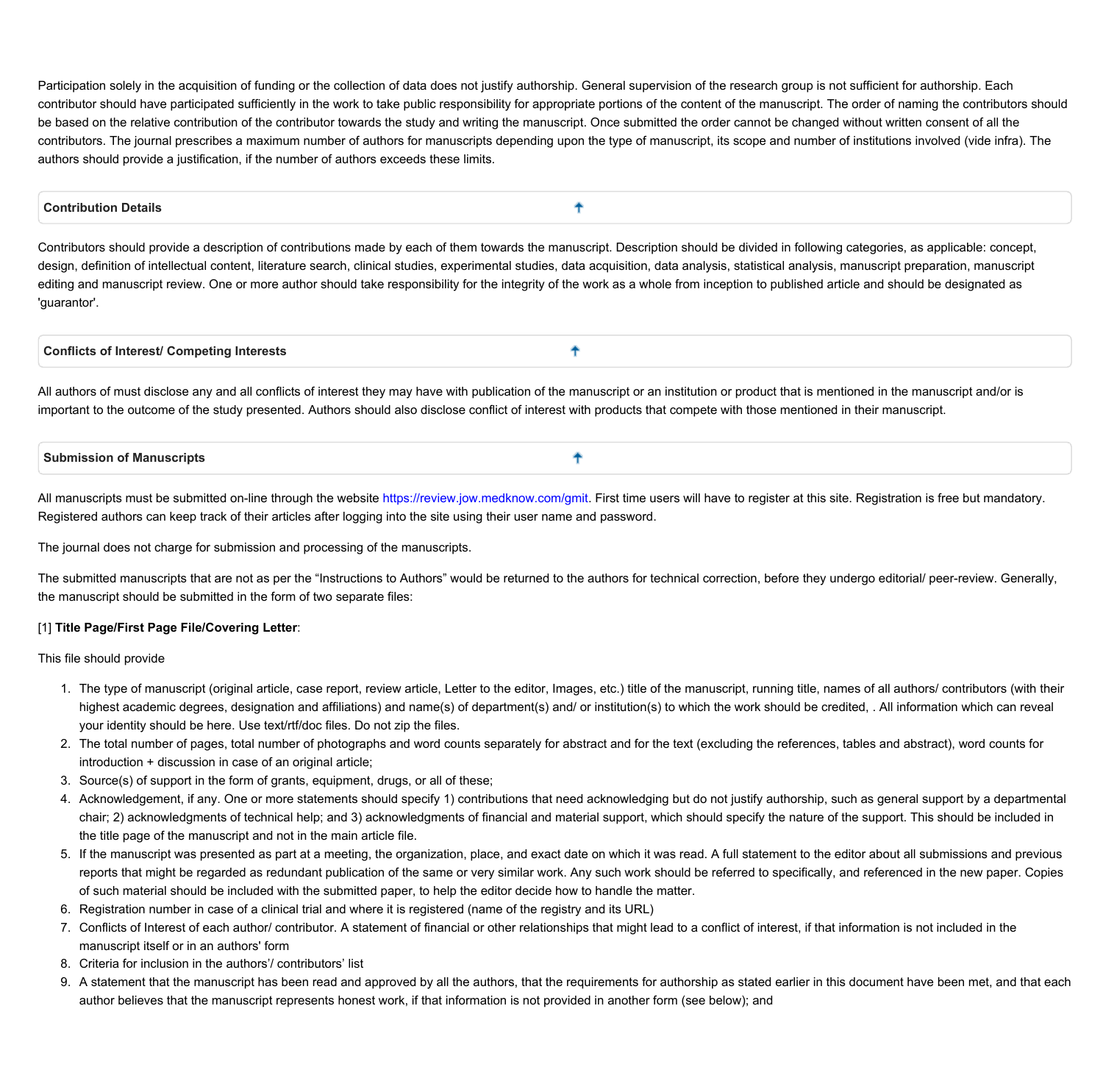10. The name, address, e-mail, and telephone number of the corresponding author, who is responsible for communicating with the other authors about revisions and final approval of **the proofs, if that information is not included on the manuscript itself.**

[2] Blinded Article file: The main text of the article, beginning from Abstract till References (including tables) should be in this file. The file must not contain any mention of the authors' names or initials or the institution at which the study was done or acknowledgements. Page headers/running title can include the title but not the authors' names. Manuscripts not in compliance with the Journal's blinding policy will be returned to the corresponding author. Use rtf/doc files. Do not zip the files. Limit the file size to 1 MB. Do not incorporate images in the file. If file size is large, graphs can be submitted as images separately without incorporating them in the article file to reduce the size of the file. The pages should be numbered **consecutively, beginning with the first page of the blinded article file.**

[3] Images: Submit good quality color images. Each image should be less than 2 MB in size. Size of the image can be reduced by decreasing the actual height and width of the images (keep up to 1600 x 1200 pixels or 5-6 inches). Images can be submitted as jpeg files. Do not zip the files. Legends for the figures/images should be included at the end of the article file.

[4] The contributors' / copyright transfer form (template provided below) has to be submitted in original with the signatures of all the contributors within two weeks of submission via **courier, fax or email as a scanned image.**

Contributors' form / copyright transfer form can be submitted online from the authors' area on [https://review.jow.medknow.com/gmit.](https://review.jow.medknow.com/gmit)

## <span id="page-2-0"></span> **Preparation of Manuscripts**

Manuscripts must be prepared in accordance with "Uniform requirements for Manuscripts submitted to Biomedical Journals" developed by the International Committee of Medical Journal Editors (October 2008). The uniform requirements and specific requirement of Gynecology and Minimally Invasive Therapy are summarized below. Before submitting a manuscript, contributors are requested to check for the latest instructions available. Instructions are also available from the website of the journal ([http://www.e-gmit.com\)](https://www.e-gmit.com) and from the manuscript **submission site [https://review.jow.medknow.com/gmit\)](https://review.jow.medknow.com/gmit).**

╇

ቶ

**Gynecology and Minimally Invasive Therapy accepts manuscripts written in American English.**

<span id="page-2-1"></span>**Copies of any permission(s)**

It is the responsibility of authors/ contributors to obtain permissions for reproducing any copyrighted material. A copy of the permission obtained must accompany the manuscript. Copies of any and all published articles or other manuscripts in preparation or submitted elsewhere that are related to the manuscript must also accompany the manuscript.

<span id="page-2-2"></span>

#### *Editorials*

Editorials are short articles or comments concerning a specific paper in the Journal or a topical issue in the field. Although editorials are normally invited, unsolicited editorials may be **submitted and will be given due consideration.**

- **• Word limit: 1,200 words**
- **• References: no more than 15**

#### *Review Articles*

These should aim to provide the reader with a balanced overview of an important and topical subject in the field. They should cover aspects of a topic in which scientific consensus exists as well as aspects that remain controversial and are the subject of ongoing scientific research. All articles and data sources reviewed should include information about the specific type of study or analysis, population, intervention, exposure, and tests or outcomes. All articles or data sources should be selected systematically for inclusion in the review and critically evaluated.

#### **Format guide**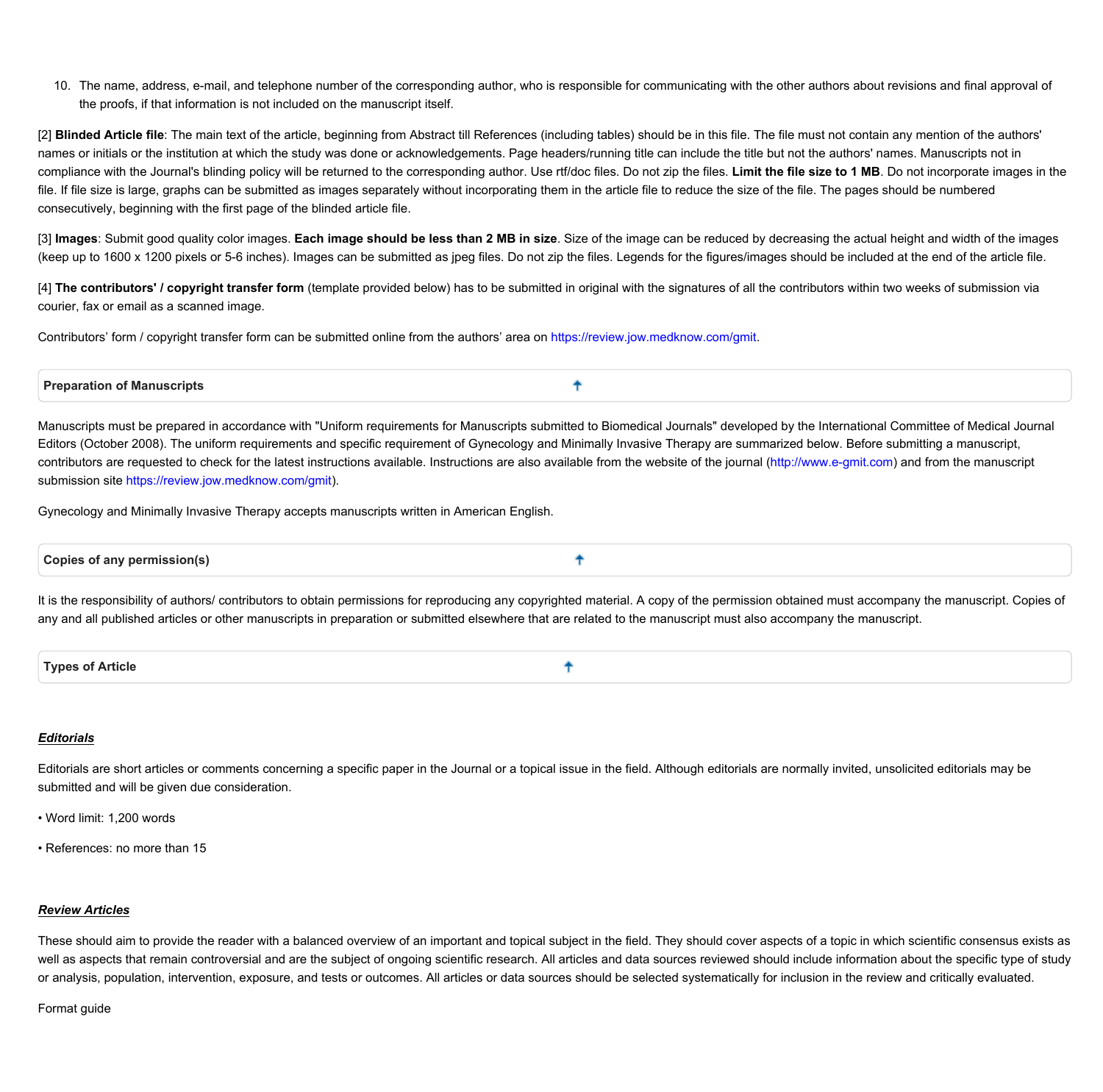- **• Word limit: 3,500 - 4,000 words**
- **• References: up to 100**
- **• Tables/Figures: 6 maximum**

#### *Original Articles*

These articles typically include randomized trials, intervention studies, studies of screening and diagnostic tests, laboratory and animal studies, cohort studies, cost-effectiveness analyses, case-control studies, and surveys with high response rates, which represent new and significant contributions to the field. Sections should involve: Abstract, Introduction, Materials and **Methods, Results, Discussion, Conflicts of Interest Statement (if any), Acknowledgments (if any), and References.**

**Format guide (not more than 6 authors).**

- **Abstract: up to 250 words. Structure inclunding "Objectives, Materials and Methods, Results, Conclusion".**
- **• Word limit: 2,000 - 4,000 words**
- **• References: up to 60**
- **• Tables/Figures: up to 4 maximum**

**Introduction: State the purpose and summarize the rationale for the study or observation.** 

**Materials and Methods: It should include and describe the following aspects:**

Ethics: When reporting studies on human beings, indicate whether the procedures followed were in accordance with the ethical standards of the responsible committee on human experimentation (institutional or regional) and with the Helsinki Declaration of 1975, as revised in 2013 (available at

[https://www.wma.net/policies-post/wma-declaration-of-helsinki-ethical-principles-for-medical-research-involving-human-subjects/\)](https://www.wma.net/policies-post/wma-declaration-of-helsinki-ethical-principles-for-medical-research-involving-human-subjects/). For prospective studies involving human participants, authors are expected to mention about approval of (regional/ national/ institutional or independent Ethics Committee or Review Board, obtaining informed consent from adult research participants and obtaining assent for children aged over 7 years participating in the trial. The age beyond which assent would be required could vary as per regional and/ or national guidelines. Ensure confidentiality of subjects by desisting from mentioning participants' names, initials or hospital numbers, especially in illustrative material. When reporting experiments on animals, indicate whether the institution's or a national research council's guide for, or any national law on the care and use of laboratory animals was followed. Evidence for approval by a local Ethics Committee (for both human as well as animal studies) must be supplied by the authors on demand. Animal experimental procedures should be as humane as possible and the details of anesthetics and analgesics used should be clearly stated. The ethical standards of experiments must be in accordance with the guidelines provided by the CPCSEA and World Medical Association Declaration of Helsinki on Ethical Principles for Medical Research Involving Humans for studies involving experimental animals and human beings, respectively). The journal will not consider any paper which is ethically unacceptable. A statement on ethics committee permission and ethical practices must be included in all **research articles under the 'Materials and Methods' section.**

#### *Study design:*

Selection and Description of Participants: Describe your selection of the observational or experimental participants (patients or laboratory animals, including controls) clearly, including eligibility and exclusion criteria and a description of the source population. Technical information: Identify the methods, apparatus (give the manufacturer's name and address in parentheses), and procedures in sufficient detail to allow other workers to reproduce the results. Give references to established methods, including statistical methods (see below); provide references and brief descriptions for methods that have been published but are not well known; describe new or substantially modified methods, give reasons for using them, and evaluate their limitations. Identify precisely all drugs and chemicals used, including generic name(s), dose(s), and route(s) of administration.

Reports of randomized clinical trials should present information on all major study elements, including the protocol, assignment of interventions (methods of randomization, concealment of allocation to treatment groups), and the method of masking (blinding), based on the CONSORT Statement (http://www.consort-statement.org).

#### **Reporting Guidelines for Specific Study Designs**

| Guideline Type of Study Source |  |
|--------------------------------|--|
| Observational                  |  |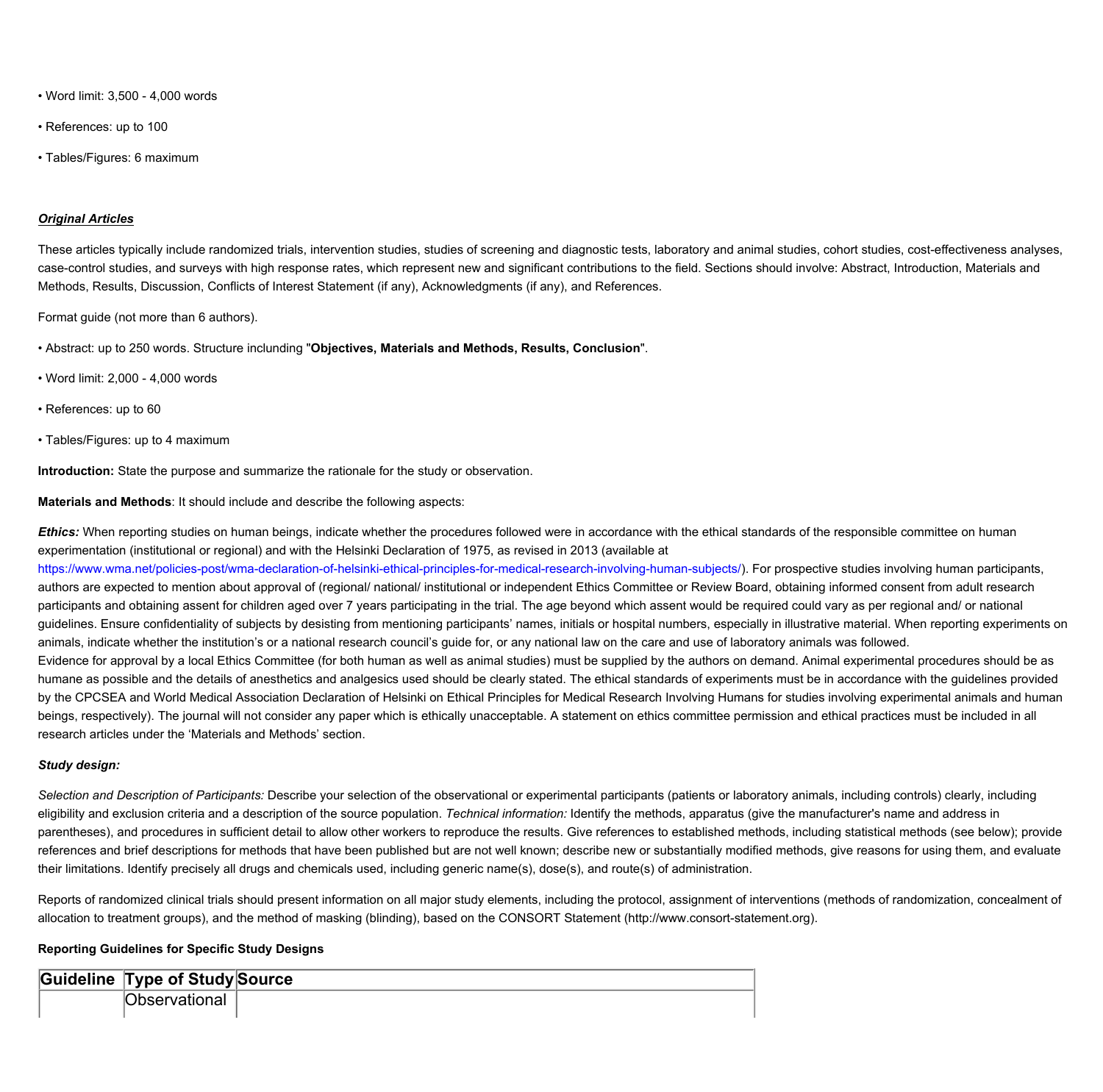| <b>STROBE</b>             | studies<br>including<br>cohort,<br>case-control,<br>land<br>cross-sectional<br>lstudies | https://www.strobe-statement.org/index.php?id=available-checklists                       |  |
|---------------------------|-----------------------------------------------------------------------------------------|------------------------------------------------------------------------------------------|--|
| <b>CONSORT</b> controlled | Randomized                                                                              | http://www.consort-statement.org                                                         |  |
|                           | trials                                                                                  |                                                                                          |  |
|                           | Quality                                                                                 |                                                                                          |  |
| <b>SQUIRE</b>             | improvement<br>projects                                                                 | http://squire-statement.org/index.cfm?fuseaction=Page.ViewPage&PageID=471                |  |
|                           | Systematic                                                                              |                                                                                          |  |
| <b>PRISMA</b>             | reviews and                                                                             | http://prisma-statement.org/PRISMAStatement/Checklist.aspx                               |  |
|                           | meta-analyses                                                                           |                                                                                          |  |
|                           | Studies of                                                                              |                                                                                          |  |
| <b>STARD</b>              | diagnostic                                                                              | https://pubs.rsna.org/doi/full/10.1148/radiol.2015151516                                 |  |
| <b>CARE</b>               | accuracy<br>Case Reports                                                                | https://www.care-statement.org/checklist                                                 |  |
|                           |                                                                                         |                                                                                          |  |
| <b>AGREE</b>              | Clinical<br>Practice                                                                    | https://www.agreetrust.org/wp-content/uploads/2016/02/AGREE-Reporting-Checklist-2016.pdf |  |
|                           | <b>Guidelines</b>                                                                       |                                                                                          |  |
| <b>ARRIVE</b>             | The ARRIVE<br>guidelines                                                                | https://arriveguidelines.org/arrive-guidelines                                           |  |

Statistics: Whenever possible quantify findings and present them with appropriate indicators of measurement error or uncertainty (such as confidence intervals). Authors should report losses to observation (such as, dropouts from a clinical trial). When data are summarized in the Results section, specify the statistical methods used to analyze them. Avoid non-technical uses of technical terms in statistics, such as 'random' (which implies a randomizing device), 'normal', 'significant', 'correlations', and 'sample'. Define statistical terms, abbreviations, and most symbols. Specify the computer software used. Use upper italics (P 0.048). For all P values include the exact value and not less than 0.05 or 0.001. Mean differences in continuous variables, proportions in categorical variables and relative risks including odds ratios and hazard ratios should be accompanied by their confidence intervals.

Results: Present your results in a logical sequence in the text, tables, and illustrations, giving the main or most important findings first. Do not repeat in the text all the data in the tables or illustrations; emphasize or summarize only important observations. Extra- or supplementary materials and technical detail can be placed in an appendix where it will be accessible but will not interrupt the flow of the text; alternatively, it can be published only in the electronic version of the journal.

When data are summarized in the Results section, give numeric results not only as derivatives (for example, percentages) but also as the absolute numbers from which the derivatives were calculated, and specify the statistical methods used to analyze them. Restrict tables and figures to those needed to explain the argument of the paper and to assess its support. Use graphs as an alternative to tables with many entries; do not duplicate data in graphs and tables. Where scientifically appropriate, analyses of the data by variables such as age and sex should be **included.**

Discussion: Include summary of key findings (primary outcome measures, secondary outcome measures, results as they relate to a prior hypothesis); Strengths and limitations of the study (study question, study design, data collection, analysis and interpretation); Interpretation and implications in the context of the totality of evidence (is there a systematic review to refer to, if not, could one be reasonably done here and now?, what this study adds to the available evidence, effects on patient care and health policy, possible mechanisms); Controversies raised by this study; and Future research directions (for this particular research collaboration, underlying mechanisms, clinical research).

Do not repeat in detail data or other material given in the Introduction or the Results section. In particular, contributors should avoid making statements on economic benefits and costs unless their manuscript includes economic data and analyses. Avoid claiming priority and alluding to work that has not been completed. New hypotheses may be stated if needed, however they should be clearly labeled as such. About 30 references can be included. These articles generally should not have more than six authors.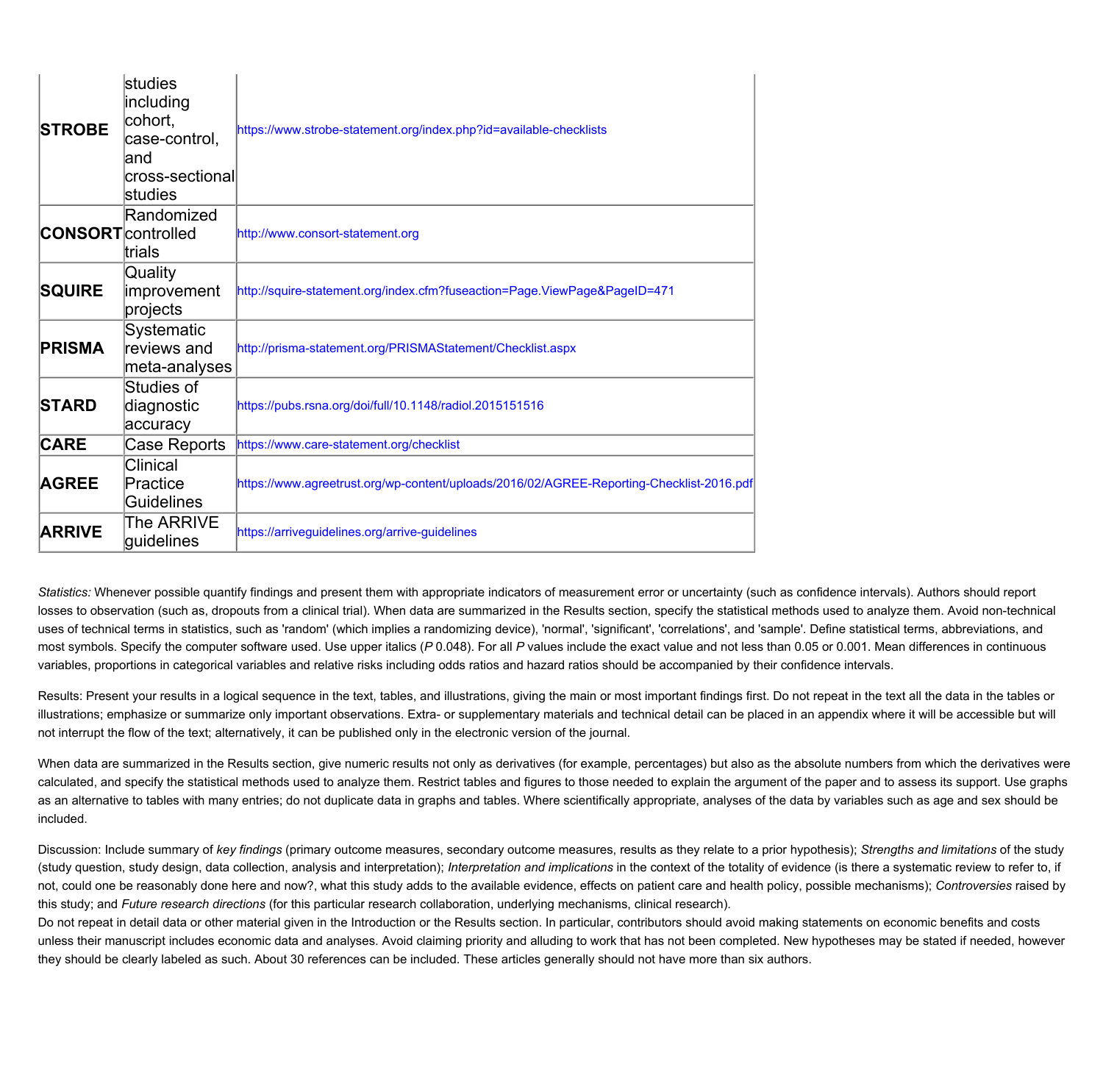#### *Short Communications*

These reports should be concise presentations of research results or novel techniques or use of equipment, pioneering instruments or advanced surgical skills.

**The editors reserve the right to decide what constitutes a Short Communication.**

#### **Format guide**

- **• Word limit: 2,000 words, unstructured abstract**
- **• References: up to 10**
- **• Tables/Figures: 4 maximum**

# *Perspective Article*

**A short article of current interest of the minimally invasive community; by invitation only.**

# **Format guide**

- **• Word limit: 2,000 words, no abstract.**
- **• References: up to 5**
- **• Tables/Figures: 4 maximum**

## *Case Reports*

These are short discussions of a case or case series with unique features not previously described that make an important teaching point or scientific observation. They may describe rare cases, complications or morbidities from an educational perspective, or new information on diseases of interest. Section headings should be: Abstract (unstructured), Introduction, Case Report, Discussion, Acknowledgments (if any), and References. All the components that are required in Abstract (unstructured) based on the reporting guidelines [\(CARE](https://www.care-statement.org/checklist)).

# **Format guide**

- **• Word limit: 1,500 words**
- **• References: up to 10**
- **• Tables/Figures: 2 maximum**

## *Video Articles* **(Work presented in Video Form)**

This type of manuscript requires the author(s) to submit a structured abstract, along with a Video Article The Video article must be 4 to 6 minutes in length, must cover all elements found in a written manuscript, must have narration must be in English. A Video Article submission may contain images, graphs and/or statistics that support or demonstrate the findings of the Video **Article.** 

## **Format guide**

- **• Structured abstract (Objective, Design, Setting, Interventions, Conclusion)**
- **• Word limit: 350 words**
- **• Figures: 1 maximum**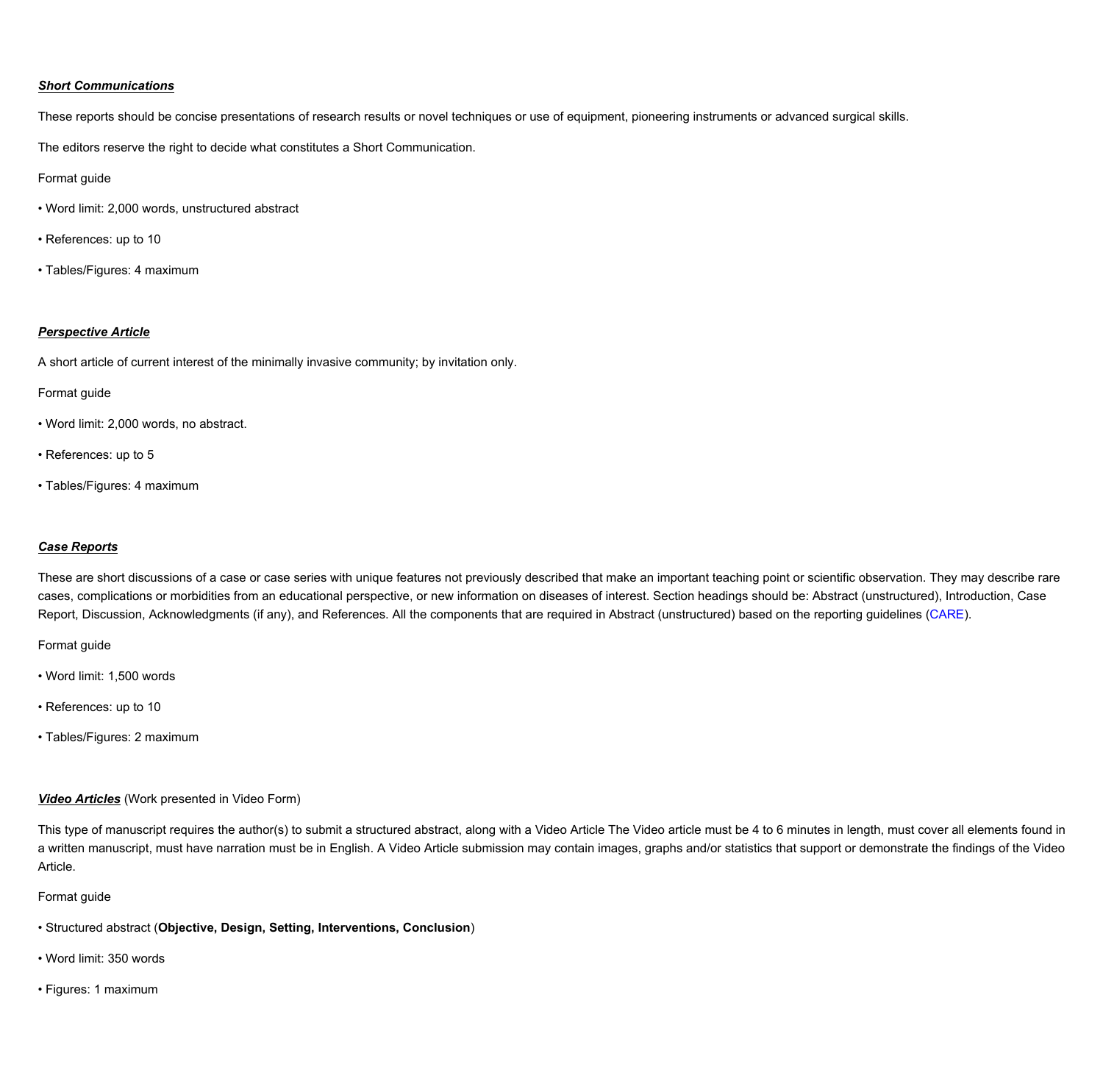#### *Clinical Images*

These comprise clinical images, photographs or diagnostic tests with educational value (such as ultrasound scans, MRI films, endoscopic photographs, histopathology, immunohistochemistry, photomicrographs, DNA blots, or pictures of molecular studies). The report should be of a specific case and focus on the image(s).

**The use of multimedia components such as additional images or video clips is acceptable.**

**Format guide**

- **• author: no more than 4**
- **• Word limit: 800 words**
- **• References: up to 6**
- **• Tables/Figures: 4 maximum**

## *Letters to the Editor*

Letters are welcome in response to previously published GMIT articles, and may also include interesting cases that do not meet the requirement of being truly exceptional, as well as other communications of general interest. Letters should have a title and include appropriate references, and include the author's mailing and e-mail addresses. Letters are edited, sometimes extensively, to sharpen their focus. They may be sent for peer review at the discretion of the Editors. Letters are selected based on clarity, significance, and space.

**• Word limit: 350 words**

#### *References*

References should be numbered consecutively in the order in which they are first mentioned in the text (not in alphabetic order). Identify references in text, tables, and legends by Arabic numerals in superscript with square bracket after the punctuation marks. References cited only in tables or figure legends should be numbered in accordance with the sequence established by the first identification in the text of the particular table or figure. Use the style of the examples below, which are based on the formats used by the NLM in Index Medicus. The titles of journals should be abbreviated according to the style used in Index Medicus. Use complete name of the journal for non-indexed journals. Avoid using abstracts as references. Information from manuscripts submitted but not accepted should be cited in the text as "unpublished observations" with written permission from the source. Avoid citing a "personal communication" unless it provides essential information not available from a public source, in which case the name of the person and date of communication should be cited in parentheses in the text. The commonly cited types of references are shown here, for other types of references such as newspaper items please refer to ICMJE Guidelines (http://www.icmje.org or **[http://www.nlm.nih.gov/bsd/uniform\\_requirements.html\)](https://www.nlm.nih.gov/bsd/uniform_requirements.html).**

#### *Articles in Journals*

- 1. Standard journal article (for up to six authors): Parija S C, Ravinder PT, Shariff M. Detection of hydatid antigen in the fluid samples from hydatid cysts by co-agglutination. Trans. **R.Soc. Trop. Med. Hyg.1996; 90:255–256.**
- 2. Standard journal article (for more than six authors): List the first six contributors followed by et al.

Roddy P, Goiri J, Flevaud L, Palma PP, Morote S, Lima N, et al., Field Evaluation of a Rapid Immunochromatographic Assay for Detection of Trypanosoma cruzi Infection by Use of **Whole Blood. J. Clin. Microbiol. 2008; 46: 2022-2027.**

1. Volume with supplement: Otranto D, Capelli G, Genchi C: Changing distribution patterns of canine vector borne diseases in Italy: leishmaniosis vs. dirofilariosis. Parasites & Vectors **2009; Suppl 1:S2.** 

## *Books and Other Monographs*

1. Personal author(s): Parija SC. Textbook of Medical Parasitology. 3rd ed. All India Publishers and Distributors. 2008.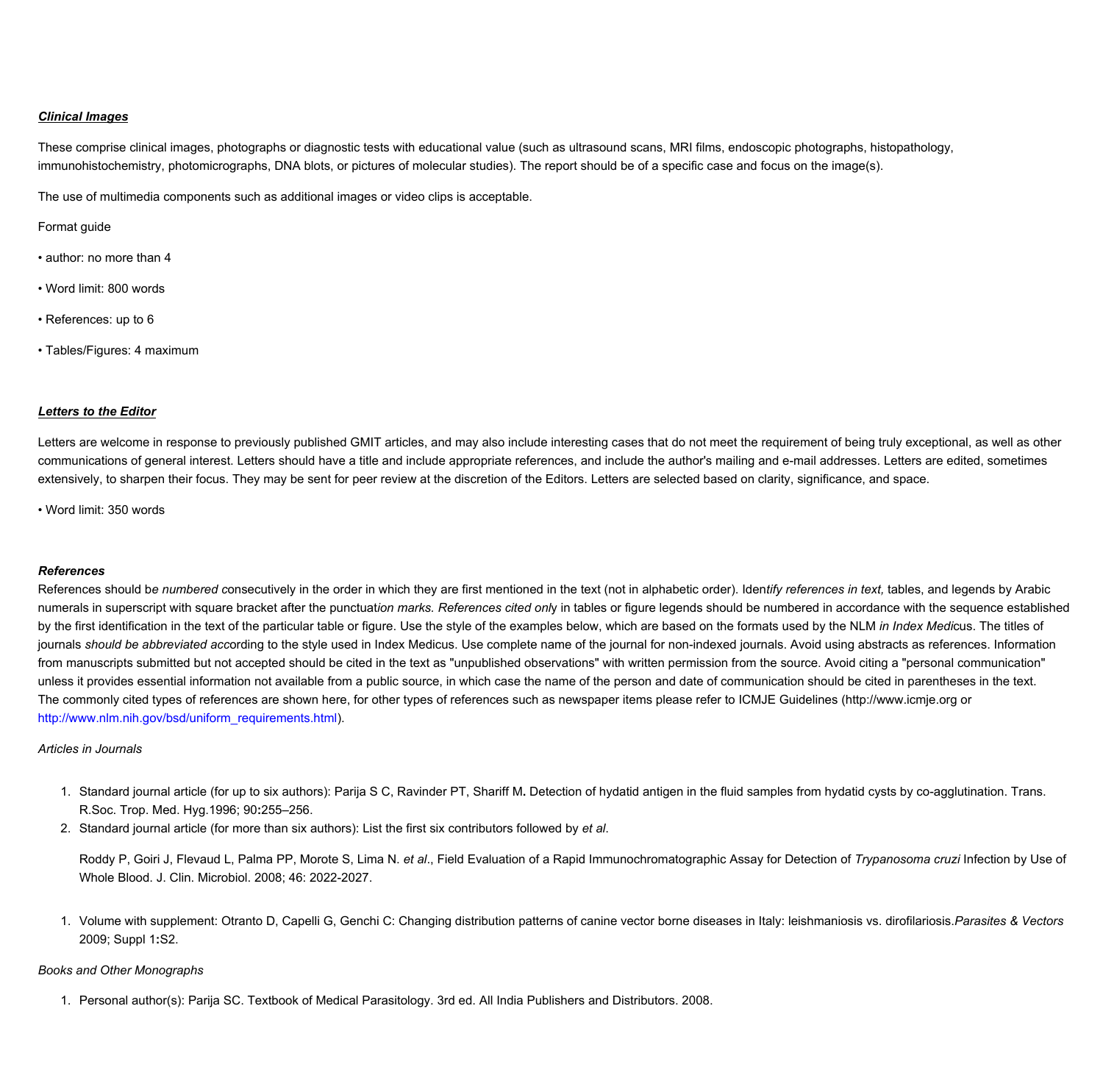- 2. Editor(s), compiler(s) as author: Garcia LS, Filarial Nematodes In: Garcia LS (editor) Diagnostic Medical Parasitology ASM press Washington DC 2007: pp 319-356.
- 3. Chapter in a book: Nesheim M C. Ascariasis and human nutrition. In Ascariasis and its prevention and control, D. W. T. Crompton, M. C. Nesbemi, and Z. S. Pawlowski (eds.). **Taylor and Francis,London, U.K.1989, pp. 87–100.**

## *Electronic Sources as reference*

Journal article on the Internet: Parija SC, Khairnar K. Detection of excretory Entamoeba histolytica DNA in the urine, and detection of E. histolytica DNA and lectin antigen in the liver abscess pus for the diagnosis of amoebic liver abscess .BMC Microbiology 2007, 7:41.doi:10.1186/1471-2180-7-41.[http://www.biomedcentral.com/1471-2180/7/41](https://www.biomedcentral.com/1471-2180/7/41)

## *Tables*

- **• Tables should be self-explanatory and should not duplicate textual material.**
- **• Tables with more than 10 columns and 25 rows are not acceptable.**
- Number tables, in Arabic numerals, consecutively in the order of their first citation in the text and supply a brief title for each.
- **• Place explanatory matter in footnotes, not in the heading.**
- **• Explain in footnotes all non-standard abbreviations that are used in each table.**
- Obtain permission for all fully borrowed, adapted, and modified tables and provide a credit line in the footnote.
- **• For footnotes use the following symbols, in this sequence: \*, †, ‡, §, ||,¶ , \*\*, ††, ‡‡**
- Tables with their legends should be provided at the end of the text after the references. The tables along with their number should be cited at the relevant place in the text

## *Illustrations (Figures)*

- Upload the images in JPEG format. The file size should be within 1024 kb in size while uploading.
- Figures should be numbered consecutively according to the order in which they have been first cited in the text.
- Labels, numbers, and symbols should be clear and of uniform size. The lettering for figures should be large enough to be legible after reduction to fit the width of a printed column.
- · Symbols, arrows, or letters used in photomicrographs should contrast with the background and should be marked neatly with transfer type or by tissue overlay and not by pen.
- **• Titles and detailed explanations belong in the legends for illustrations not on the illustrations themselves.**
- When graphs, scatter-grams or histograms are submitted the numerical data on which they are based should also be supplied.
- **• The photographs and figures should be trimmed to remove all the unwanted areas.**
- If photographs of individuals are used, their pictures must be accompanied by written permission to use the photograph.
- If a figure has been published elsewhere, acknowledge the original source and submit written permission from the copyright holder to reproduce the material. A credit line should **appear in the legend for such figures.**
- Legends for illustrations: Type or print out legends (maximum 40 words, excluding the credit line) for illustrations using double spacing, with Arabic numerals corresponding to the illustrations. When symbols, arrows, numbers, or letters are used to identify parts of the illustrations, identify and explain each one in the legend. Explain the internal scale **(magnification) and identify the method of staining in photomicrographs.**
- Final figures for print production: Send sharp, glossy, un-mounted, color photographic prints, with height of 4 inches and width of 6 inches at the time of submitting the revised manuscript. Print outs of digital photographs are not acceptable. If digital images are the only source of images, ensure that the image has minimum resolution of 300 dpi or 1800 x 1600 pixels in TIFF format. Send the images on a CD. Each figure should have a label pasted (avoid use of liquid gum for pasting) on its back indicating the number of the figure, the running title, top of the figure and the legends of the figure. Do not write the contributor/s' name/s. Do not write on the back of figures, scratch, or mark them by using paper clips.
- The Journal reserves the right to crop, rotate, reduce, or enlarge the photographs to an acceptable size.

<span id="page-7-0"></span>

| <b>Protection of Patients'</b><br>** Rights to Privacy |  |  |
|--------------------------------------------------------|--|--|
|                                                        |  |  |

<span id="page-7-1"></span>Identifying information should not be published in written descriptions, photographs, sonograms, CT scans, etc., and pedigrees unless the information is essential for scientific purposes and the patient (or parent or guardian, wherever applicable) gives written informed consent for publication. Authors should remove patients' names from figures unless they have obtained written informed consent from the patients. When informed consent has been obtained, it should be indicated in the article.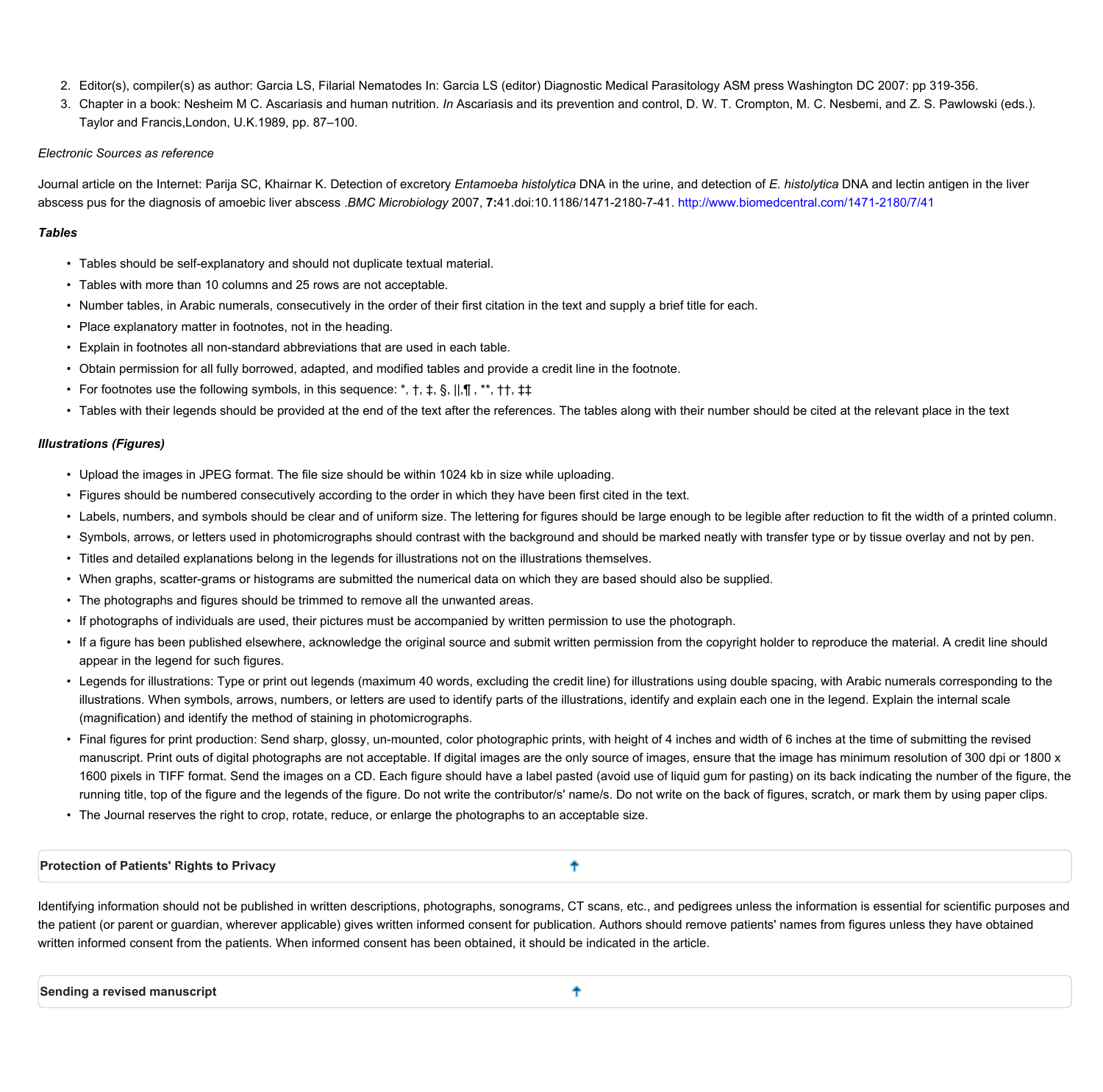The revised version of the manuscript should be submitted online in a manner similar to that used for submission of the manuscript for the first time. However, there is no need to submit the "First Page" or "Covering Letter" file while submitting a revised version. When submitting a revised manuscript, contributors are requested to include, the 'referees' remarks along with point to point clarification at the beginning in the revised file itself. In addition, they are expected to mark the changes as underlined or colored text in the article.

<span id="page-8-0"></span>

| Reprints and proofs |  |
|---------------------|--|

Journal provides no free printed reprints. Authors can purchase reprints, payment for which should be done at the time of submitting the proofs.

# **For request of reprints, please contact: [\[email protected\].](http://www.e-gmit.com/cdn-cgi/l/email-protection#1f485457534d4f527a7b74717068406d7a6f6d76716b6c5f6870736b7a6d6c74736a687a6d317c7072)**

# *Publication schedule*

**The journal publishes articles on the website as 'Ahead of Print" and collect the issues quarterly.**

**The journal does not charge for submission and processing of the manuscripts.**

<span id="page-8-1"></span>**Copyrights**

The entire contents of the Gynecology and Minimally Invasive Therapy are protected under Indian and international copyrights. The Journal, however, grants to all users a free, irrevocable, worldwide, perpetual right of access to, and a license to copy, use, distribute, perform and display the work publicly and to make and distribute derivative works in any digital medium for any reasonable non-commercial purpose, subject to proper attribution of authorship and ownership of the rights. The journal also grants the right to make small numbers of printed copies for **their personal non-commercial use under Creative Commons Attribution-Noncommercial-Share Alike 4.0 Unported License.**

Ť

╇

<span id="page-8-2"></span>**Checklist**

## **Covering letter**

- **• Signed by all contributors**
- **• Previous publication / presentations mentioned**
- **• Source of funding mentioned**
- **• Conflicts of interest disclosed**

## **Authors**

- **• Last name and given name provided along with Middle name initials (where applicable)**
- **• Author for correspondence, with e-mail address provided**
- **• Number of contributors restricted as per the instructions**
- Identity not revealed in paper except title page (e.g. name of the institute in Methods, citing previous study as 'our study', names on figure labels, name of institute in photographs, **etc.)**

## **Presentation and format**

- **• Double spacing**
- **• Margins 2.5 cm from all four sides**
- **• Page numbers included at bottom**
- **• Title page contains all the desired information**
- **• Running title provided (not more than 50 characters)**
- **• Abstract page contains the full title of the manuscript**
- Abstract provided (structured abstract of 250 words for original articles, unstructured abstracts of about 150 words for all other manuscripts excluding letters to the Editor)
- **• Key words provided (three or more)**
- **• Introduction of 75-100 words**